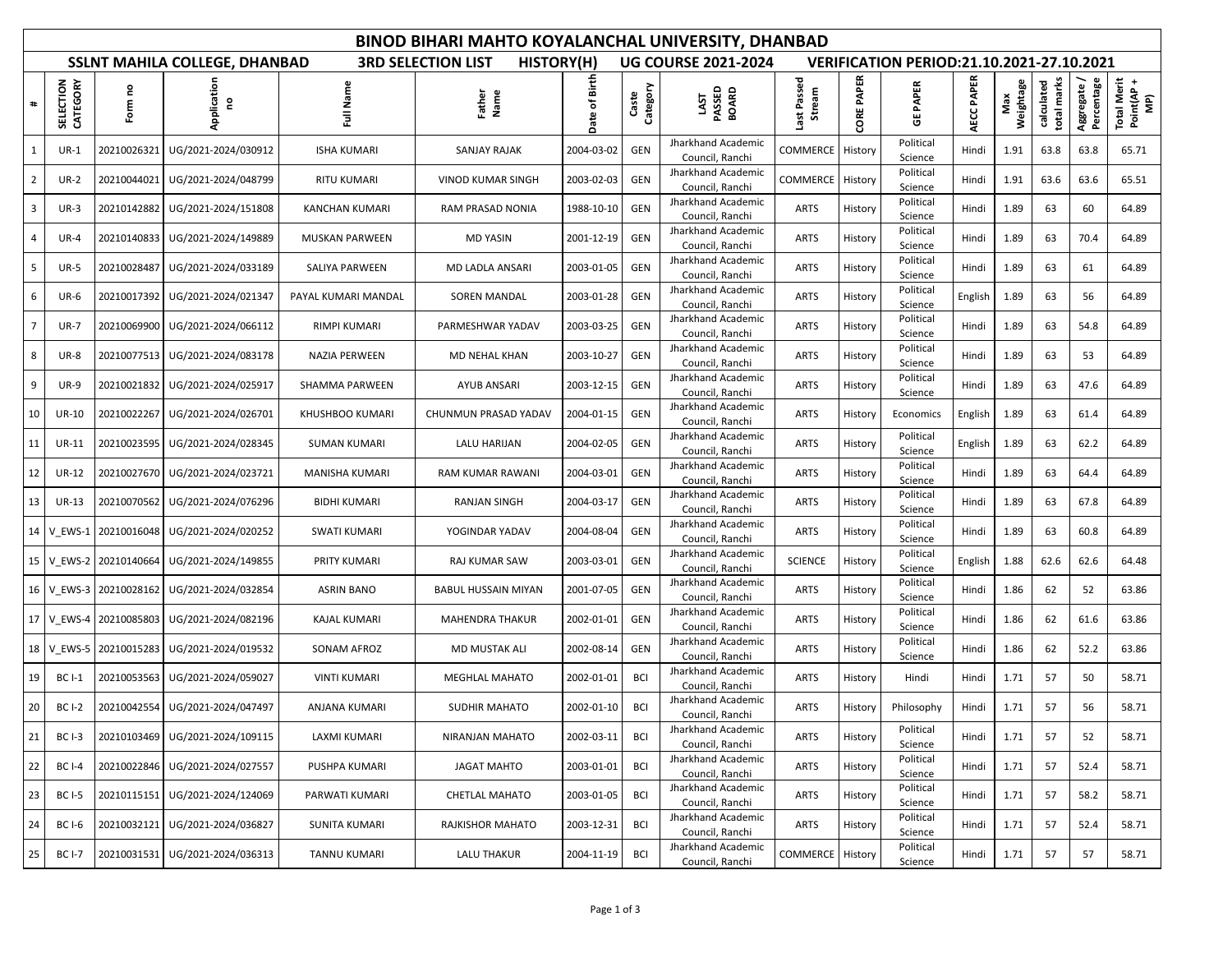| BINOD BIHARI MAHTO KOYALANCHAL UNIVERSITY, DHANBAD |                                  |             |                                      |                      |                              |                            |                                                  |                                                   |                       |            |                      |            |                  |                           |                          |                                  |
|----------------------------------------------------|----------------------------------|-------------|--------------------------------------|----------------------|------------------------------|----------------------------|--------------------------------------------------|---------------------------------------------------|-----------------------|------------|----------------------|------------|------------------|---------------------------|--------------------------|----------------------------------|
|                                                    |                                  |             | <b>SSLNT MAHILA COLLEGE, DHANBAD</b> | HISTORY(H)           |                              | <b>UG COURSE 2021-2024</b> | <b>VERIFICATION PERIOD:21.10.2021-27.10.2021</b> |                                                   |                       |            |                      |            |                  |                           |                          |                                  |
| $\ddot{}$                                          | CTION<br>CATEGORY<br><b>SELE</b> | 5<br>Form   | Application<br>ဥ                     | Full Name            | Father<br>Name               | Date of Birth              | Category<br>Caste                                | LAST<br>PASSED<br>BOARD                           | Last Passed<br>Stream | CORE PAPER | <b>GE PAPER</b>      | AECC PAPER | Weightage<br>Max | total marks<br>calculated | Aggregate/<br>Percentage | Total Merit<br>Point(AP +<br>MP) |
| 26                                                 | <b>BC I-8</b>                    | 20210031159 | UG/2021-2024/035964                  | <b>SUNITA KUMARI</b> | SAHDEV MAHATO                | 2002-06-20                 | <b>BCI</b>                                       | Jharkhand Academic<br>Council, Ranchi             | <b>ARTS</b>           | History    | Political<br>Science | Hindi      | 1.68             | 56                        | 55.2                     | 57.68                            |
| 27                                                 | <b>BC II-1</b>                   | 20210150329 | UG/2021-2024/161740                  | <b>ANJALI SONI</b>   | <b>MAHESH KUMAR SONI</b>     | 2004-05-07                 | <b>BCII</b>                                      | Jharkhand Academic<br>Council, Ranchi             | <b>SCIENCE</b>        | History    | Political<br>Science | Hindi      | 1.58             | 52.8                      | 52.8                     | 54.38                            |
| 28                                                 | <b>BC II-2</b>                   | 20210026520 | UG/2021-2024/031137                  | RITIKA KUMARI        | NARAYAN MANDAL               | 2003-04-27                 | <b>BCII</b>                                      | Jharkhand Academic<br>Council, Ranchi             | <b>ARTS</b>           | History    | Political<br>Science | Hindi      | 1.53             | 51                        | 48.2                     | 52.53                            |
| 29                                                 | <b>BC II-3</b>                   | 20210051339 | UG/2021-2024/032495                  | <b>NISHU RANI</b>    | NILESH KUMAR                 | 2003-02-07                 | <b>BCII</b>                                      | Jharkhand Academic<br>Council, Ranchi             | <b>SCIENCE</b>        | History    | Philosophy           | English    | 1.52             | 50.6                      | 50.6                     | 52.12                            |
| 30                                                 | <b>BC II-4</b>                   | 20210062802 | UG/2021-2024/067481                  | ANJALI KUMARI        | ARBIND KUMAR SINGH           | 2002-01-22                 | <b>BCII</b>                                      | Jharkhand Academic<br>Council, Ranchi             | COMMERCE              | History    | Hindi                | Hindi      | 1.46             | 48.8                      | 48.8                     | 50.26                            |
| 31                                                 | <b>BC II-5</b>                   | 20210142977 | UG/2021-2024/151762                  | PRIYANKA KUMARI      | SHIV BELDAR                  | 2004-01-01                 | <b>BCII</b>                                      | Jharkhand Academic<br>Council, Ranchi             | <b>ARTS</b>           | History    | Political<br>Science | Hindi      | 1.41             | 47                        | 58.6                     | 48.41                            |
| 32                                                 | $V$ BC II-6                      | 20210010910 | UG/2021-2024/014716                  | MUSKAN PERWEEN       | MD SABIR ANSARI              | 2002-09-17                 | GEN                                              | Jharkhand Academic<br>Council, Ranchi             | <b>ARTS</b>           | History    | Political<br>Science | Hindi      | 1.86             | 62                        | 55.8                     | 63.86                            |
| 33                                                 | V BC II-7                        | 20210107362 | UG/2021-2024/115715                  | SHAIQUA PERWEEN      | MD ABBAS ANSARI              | 2003-01-15                 | GEN                                              | Jharkhand Academic<br>Council, Ranchi             | <b>ARTS</b>           | History    | Political<br>Science | Hindi      | 1.86             | 62                        | 47.4                     | 63.86                            |
| 34                                                 | V_BC II-8                        | 20210097184 | UG/2021-2024/102789                  | SHAFAQUE PERWEEN     | MD AFAQUE MANZAR ALI         | 2003-02-16                 | GEN                                              | Jharkhand Academic<br>Council, Ranchi             | <b>ARTS</b>           | History    | Political<br>Science | Hindi      | 1.86             | 62                        | 50                       | 63.86                            |
| 35                                                 | $V_S$ C-1                        | 20210022595 | UG/2021-2024/027289                  | <b>RITU KUMARI</b>   | <b>JAGDISH PRASAD MAHATO</b> | 2003-01-15                 | <b>BCI</b>                                       | Jharkhand Academic<br>Council, Ranchi             | <b>ARTS</b>           | History    | Political<br>Science | Hindi      | 1.68             | 56                        | 46.6                     | 57.68                            |
| 36                                                 | $V_SC-2$                         | 20210048104 | UG/2021-2024/052077                  | SONIYA KUMARI        | <b>TOKAN MAHTO</b>           | 2003-01-30                 | <b>BCI</b>                                       | Jharkhand Academic<br>Council, Ranchi             | ARTS                  | History    | Political<br>Science | Hindi      | 1.68             | 56                        | 54.6                     | 57.68                            |
| 37                                                 | $V_SC-3$                         | 20210031101 | UG/2021-2024/035824                  | MANISHA KUMARI       | <b>TULSI MAHATO</b>          | 2003-03-05                 | <b>BCI</b>                                       | Jharkhand Academic<br>Open Board                  | <b>ARTS</b>           | History    | Political<br>Science | Hindi      | 1.68             | 56                        | 53.4                     | 57.68                            |
| 38                                                 | $V_S$ C-4                        | 20210037667 | UG/2021-2024/042578                  | <b>BULBUL KUMARI</b> | <b>DILIP SAW</b>             | 2003-04-15                 | <b>BCI</b>                                       | Jharkhand Academic<br>Council, Ranchi             | ARTS                  | History    | Economics            | English    | 1.68             | 56                        | 46.6                     | 57.68                            |
| 39                                                 | $V_SC-5$                         | 20210066270 | UG/2021-2024/072624                  | CHANDANI KUMARI      | RAMAKANT PRASAD GUPTA        | 2003-05-02                 | <b>BCI</b>                                       | Jharkhand Academic<br>Council, Ranchi             | ARTS                  | History    | Psychology           | Hindi      | 1.68             | 56                        | 66.8                     | 57.68                            |
| 40                                                 | $V_SC-6$                         | 20210035759 | UG/2021-2024/040631                  | <b>BABITA KUMARI</b> | NIMLAL MAHTO                 | 2003-05-10                 | <b>BCI</b>                                       | Jharkhand Academic<br>Council, Ranchi             | <b>ARTS</b>           | History    | Political<br>Science | Hindi      | 1.68             | 56                        | 60.8                     | 57.68                            |
| 41                                                 | $V_SC-7$                         | 20210014660 | UG/2021-2024/018881                  | NAMITA KUMARI        | <b>JHALU MAHTO</b>           | 2003-10-28                 | <b>BCI</b>                                       | Jharkhand Academic<br>Council, Ranchi             | <b>ARTS</b>           | History    | Political<br>Science | Hindi      | 1.68             | 56                        | 49.2                     | 57.68                            |
| 42                                                 | $V_SC-8$                         | 20210157237 | UG/2021-2024/168616                  | PAYAL SEN            | SHANKAR KUMAR SEN            | 2003-12-13                 | <b>BCI</b>                                       | Jharkhand Academic<br>Council, Ranchi             | <b>ARTS</b>           | History    | Hindi                | English    | 1.68             | 56                        | 56.6                     | 57.68                            |
| 43                                                 | $V_SC-9$                         | 20210134539 | UG/2021-2024/144463                  | REENA KUMARI         | SANTOSH KUMHAR               | 2004-01-01                 | <b>BCI</b>                                       | Jharkhand Academic<br>Council, Ranchi             | ARTS                  | History    | Economics            | Hindi      | 1.68             | 56                        | 46.8                     | 57.68                            |
| 44                                                 | $V_S$ C-10                       | 20210014392 | UG/2021-2024/018578                  | <b>RAKHI KUMARI</b>  | <b>MAHABIR MAHTO</b>         | 2004-04-16                 | <b>BCI</b>                                       | Jharkhand Academic<br>Council, Ranchi             | ARTS                  | History    | Political<br>Science | Hindi      | 1.68             | 56                        | 56.8                     | 57.68                            |
| 45                                                 | $V ST-1$                         |             | 20210047723 UG/2021-2024/052453      | NISHARANI KUMARI     | SAPAN PRAMANIK               | 2004-11-15                 | <b>BCI</b>                                       | Jharkhand Academic<br>Council, Ranchi             | ARTS                  | History    | Political<br>Science | Hindi      | 1.68             | 56                        | 55.8                     | 57.68                            |
| 46                                                 | $V_S$ T-2                        |             | 20210103542 UG/2021-2024/108595      | POOJA KUMARI         | kamal rawani                 | 1997-03-12                 | <b>BCI</b>                                       | Jharkhand Academic<br>Council, Ranchi             | <b>ARTS</b>           | History    | Psychology           | Hindi      | 1.65             | 55                        | 63.6                     | 56.65                            |
| 47                                                 | $V_S$ T-3                        | 20210014536 | UG/2021-2024/018727                  | SONALI KUMARI        | LAL BIHARI MANDAL            | 2001-12-10                 | <b>BCI</b>                                       | Jharkhand Academic<br>Council, Ranchi             | ARTS                  | History    | Political<br>Science | English    | 1.65             | 55                        | 60                       | 56.65                            |
| 48                                                 | $V_S$ T-4                        | 20210052958 | UG/2021-2024/058524                  | <b>USHA KUMARI</b>   | <b>GANGADHAR MAHATO</b>      | 2003-01-01                 | <b>BCI</b>                                       | Jharkhand Academic<br>Council, Ranchi             | <b>SCIENCE</b>        | History    | Economics            | English    | 1.65             | 55                        | 55                       | 56.65                            |
| 49                                                 | $V_S$ T-5                        |             | 20210030110 UG/2021-2024/034714      | <b>BABITA KUMARI</b> | MUNNA YADAV                  | 2003-10-02                 | <b>BCI</b>                                       | Central Board of<br>Secondary Education,<br>Delhi | COMMERCE              | History    | Psychology           | English    | 1.65             | 55                        | 55                       | 56.65                            |
| 50                                                 | $V_S$ T-6                        | 20210069582 | UG/2021-2024/075560                  | RUKSHAR PARWEEN      | MD WAKIL ANSARI              | 2003-11-21                 | <b>BCI</b>                                       | Jharkhand Academic<br>Council, Ranchi             | ARTS                  | History    | Political<br>Science | Hindi      | 1.65             | 55                        | 57.8                     | 56.65                            |